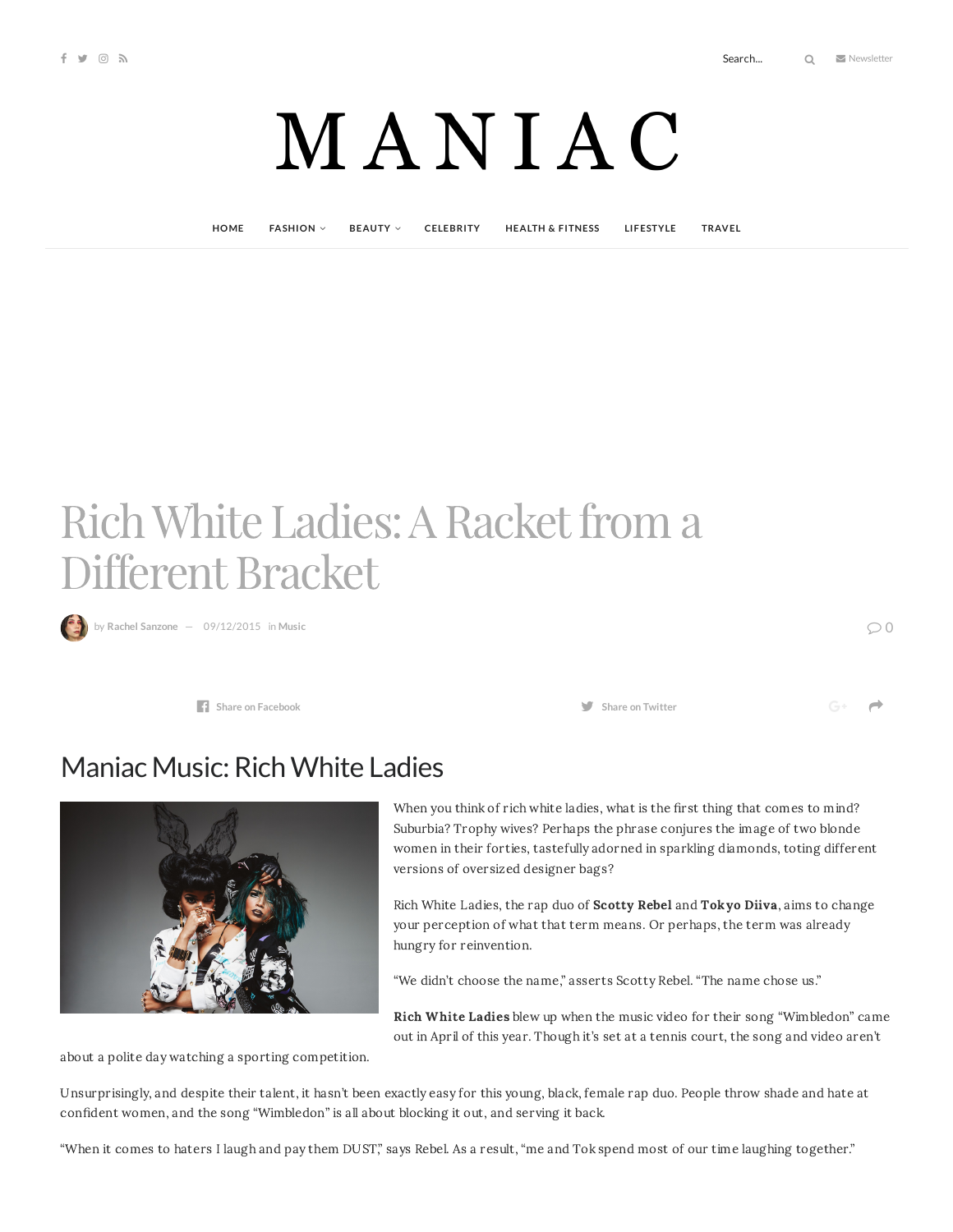The duo stands against the status quo and aims to create their own reality. They like to give people an escape with their music, and to teach their fans not take things so seriously. Their self-titled EP came out in March and it has been doing exceptionally well on iTunes. People are hungry for something original, uncontrived, and fun—which is everything they are.

But despite what they've already accomplished, their journey is just beginning. "We're finishing up our promo tour and getting ready to roll out with the start of the new album," says Rebel.

When developing their music, Rich White [Ladies](https://www.youtube.com/user/RICHWHITELADIES) has worked extensively with glam rockers by the name of Semi Precious Weapons, a band that has supported Lady Gaga on her many world tours.

"We went to the studio with a bottle of Jack Daniels and that's when the creative juices started flowing," says Diiva. "Justin Tranter [lead singer of Semi Precious Weapons] is a visionary and we were very lucky to work not only with him but the whole band."

But it's not all about the music for these two. They have their own sense of style and they own it. In fact, the duo finds following trends tacky; they go by other means when picking out their looks.

"I'm usually inspired by how I'm feeling at the time, an era, or what character I'm obsessing over," says Diiva. "I'm a mixture of Vivian from Pretty Woman and early nineties runway quite often."

It's tough to categorize these ladies as they aren't your typical pop duo. While Rebel does most of the crooning, Diiva doesn't classify herself as a rapper, explaining, "I just have a lot to say and I articulate myself in a way that seems to rhyme."

Did we mention Diiva met God?

"She was awesome."

Whether you love them, or love to hate them, Rich White Ladies bring a racket in a different bracket. Not sure what that means? Take a listen to "Wimbledon" and you can thank us later. To catch up on all things Rich White Ladies, follow them on twitter @richwhiteladies

Photography by Emilio Sanchez

**Tags:** [Music](http://maniacmagazine.com/tag/music/) rich white [ladies](http://maniacmagazine.com/tag/rich-white-ladies/)

**Previous Post**

**Wes [Gordon](http://maniacmagazine.com/fashion/wes-gordon-spring-2016-ready-to-wear/) Spring 2016 Ready to Wear**

**Next Post**

**DVF Spring 2016 Ready to Wear [Collection](http://maniacmagazine.com/fashion/dvf-spring-2016-ready-to-wear-collection/)**

|        | <b>Rachel Sanzone</b><br>I believe when you're pretty on the inside, you're pretty on the outside but you can't beat that perfect shade of lipstick and eyelashes as big as your dreams.<br>$\triangleright$ in $\odot$ $\odot$<br>$\bullet$ |         |
|--------|----------------------------------------------------------------------------------------------------------------------------------------------------------------------------------------------------------------------------------------------|---------|
|        | SEARCH                                                                                                                                                                                                                                       |         |
| Search |                                                                                                                                                                                                                                              | $\circ$ |
|        | Go to the Customizer > JNews: Social, Li @ MANIACMAGAZINE ing, to connect your Instagram account.<br><b>FACEBOOK</b><br><b>TWITTER</b><br><b>INSTAGRAM</b><br>$\circledcirc$<br>$\mathbb{Z}$<br><b>RSS</b><br>v                              |         |